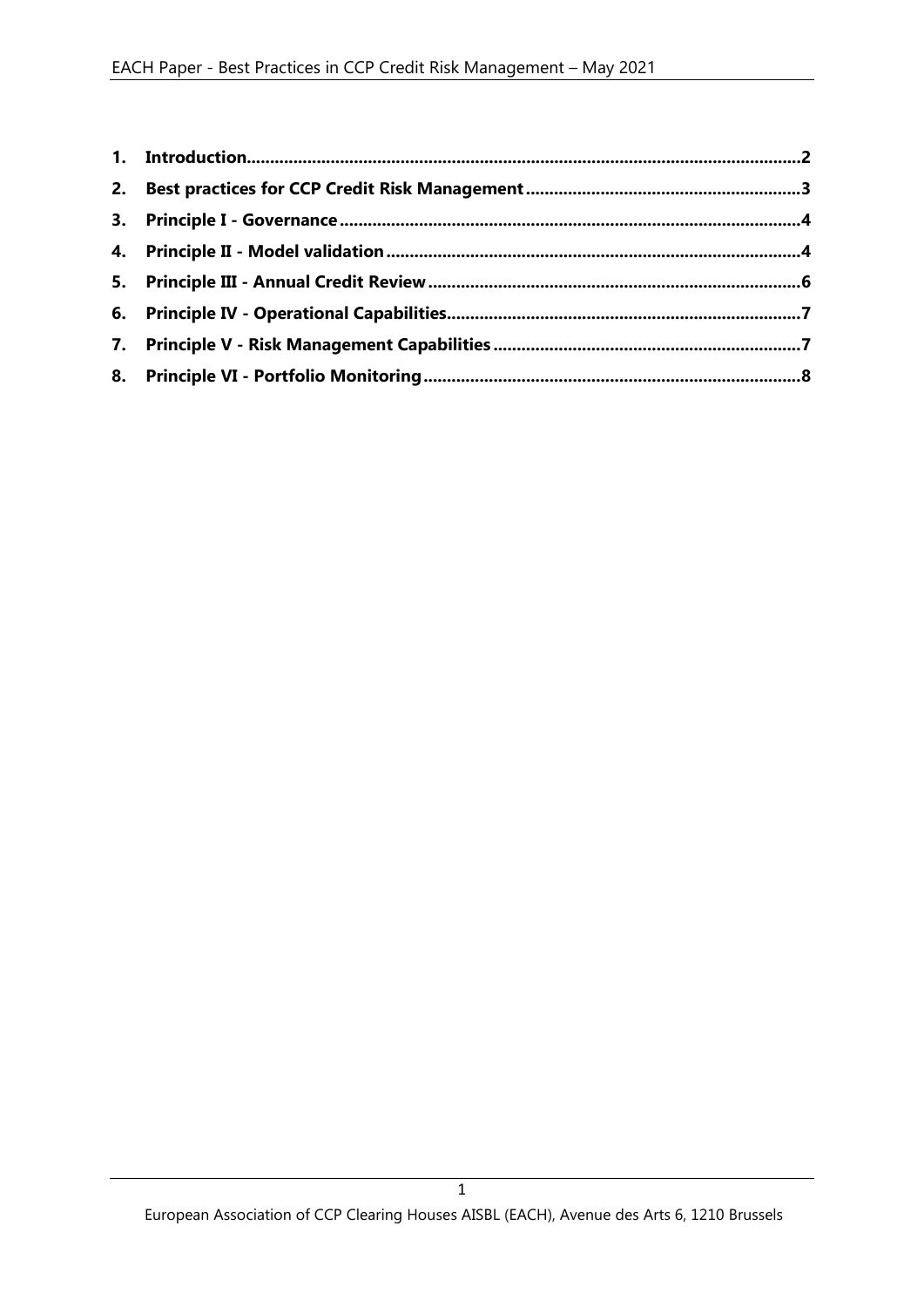## <span id="page-2-0"></span>1. Introduction

Credit risk refers to the risk that a counterparty will not fulfil an obligation either when due or any time thereafter. Credit risk is one the main types of financial risks that CCPs are designed to manage within the clearing & settlement- and treasury & investment risk categories.

EMIR Regulation and CPMI IOSCO Principles for FMIs ensure that CCPs are well prepared and resourced to deal credit risks related to defaulting members rather than preventing defaults or minimising the impact by early detection of credit deterioration.

#### **Most credit relevant pieces of EMIR regulation:**

- 1) EMIR (level 1) <http://eur-lex.europa.eu/legal-content/EN/TXT/?uri=CELEX:32012R0648> (Article 37: Participation requirements. Articles 40-49: More general risk expectations)
- 2) EMIR RTS organisational requirements (level 2). [http://eur](http://eur-lex.europa.eu/LexUriServ/LexUriServ.do?uri=OJ:L:2013:052:0041:0074:en:PDF)[lex.europa.eu/LexUriServ/LexUriServ.do?uri=OJ:L:2013:052:0041:0074:en:PDF](http://eur-lex.europa.eu/LexUriServ/LexUriServ.do?uri=OJ:L:2013:052:0041:0074:en:PDF) (Article 4: Relevant from a general perspective. Articles 24-60 explain the technical requirements of CCP risk management, however without specific focus on credit risk)
- 3) EMIR Q&A (level 3) [https://www.esma.europa.eu/sites/default/files/library/esma70-1861941480-](https://www.esma.europa.eu/sites/default/files/library/esma70-1861941480-52_qa_on_emir_implementation.pdf) 52 ga on emir implementation.pdf (This is only tangential to credit risk)

#### **Relevant CPMI IOSCO Principles for Financial Market Infrastructures (PFMI):**

- 1) Final version of PFMI <https://www.bis.org/cpmi/publ/d101.htm> (Principle 4: Credit Risk is most relevant)
- 2) Follow up report to the PFMI Resilience of CCPs Further Guidance on the PFMI <https://www.bis.org/cpmi/publ/d163.pdf> (Section 3: Stress Testing has some focus on credit risk)

<span id="page-2-1"></span>In general, the credit risk management procedures of CCPs are over and above the regulatory requirements referred to above. This paper outlines the best practices in managing credit risk currently observed by the FMI industry. This document shall be kept outside and in addition to the EMIR regulatory framework to give CCPs discretion with the operationalisation of their risk management framework.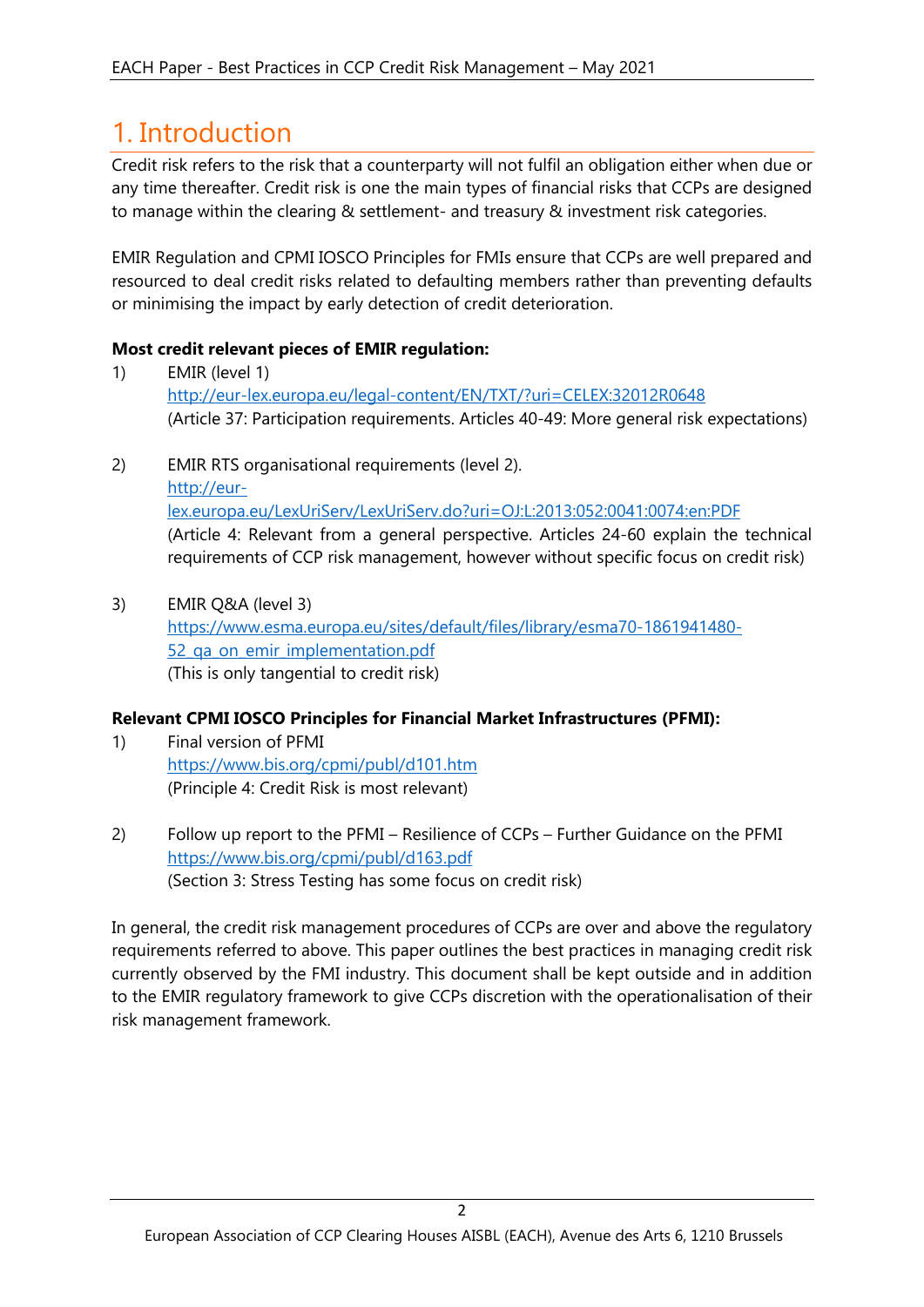## 2. Best practices for CCP Credit Risk Management

The following 6 principles are identified as CCPs' best practices for CCP risk management:

| <b>Principle</b>                                            | <b>Description</b>                                                                                                                                                                                                                                                                                                                                                                                                                                                                                                                                          |  |
|-------------------------------------------------------------|-------------------------------------------------------------------------------------------------------------------------------------------------------------------------------------------------------------------------------------------------------------------------------------------------------------------------------------------------------------------------------------------------------------------------------------------------------------------------------------------------------------------------------------------------------------|--|
| <b>Principle I - Governance</b>                             | Risk Appetite Statement and Credit Risk Policy need<br>to consider:                                                                                                                                                                                                                                                                                                                                                                                                                                                                                         |  |
|                                                             | minimum<br>internal<br>ratings for<br>all<br>credit<br>portfolio<br>categories<br>the<br>in<br>collateral,<br>(members, counterparts,<br>custodians,<br>investment<br>agents,<br>payment- / settlement banks)<br>evaluation of possible risk reducing<br>measures in case of rating deterioration<br>(e.g. below the minimum)                                                                                                                                                                                                                               |  |
| <b>Principle II - Model validation</b>                      | Credit risk models need to be validated annually to<br>ensure a consistent performance.                                                                                                                                                                                                                                                                                                                                                                                                                                                                     |  |
| <b>Principle III - Annual Credit</b><br><b>Review</b>       | Annual credit review (including internal rating) should<br>be conducted on all clearing members, investment<br>counterparties, acceptable collateral and critical<br>service providers like investment agents, custodians<br>and payment- / settlement banks. This shall comprise<br>a validated statistical and credit expert driven<br>approach that uses financial ratios and/or qualitative<br>inputs based on CCP's view to assign counterparties<br>an internal credit rating, by ensuring - at the same<br>time - an adequate level of transparency. |  |
| <b>Principle IV - Operational</b><br><b>Capabilities</b>    | The operational set-up of clearing members needs to<br>be suitable for the business model (house- / client<br>clearing or both).                                                                                                                                                                                                                                                                                                                                                                                                                            |  |
| <b>Principle V - Risk Management</b><br><b>Capabilities</b> | All clearing members need to have an independent<br>risk management function appropriate to the<br>activities they undertake.                                                                                                                                                                                                                                                                                                                                                                                                                               |  |
| <b>Principle VI - Portfolio</b><br><b>Monitoring</b>        | The credit portfolio needs to be monitored with<br>suitable early warning indicators (EWIs). Examples<br>might be: Share Prices, external credit ratings, related<br>news and CDS prices are monitored as part of the<br>Early Warning Indicators and margin calls are<br>monitored by the market risk and operations teams<br>on an intra-day basis.                                                                                                                                                                                                       |  |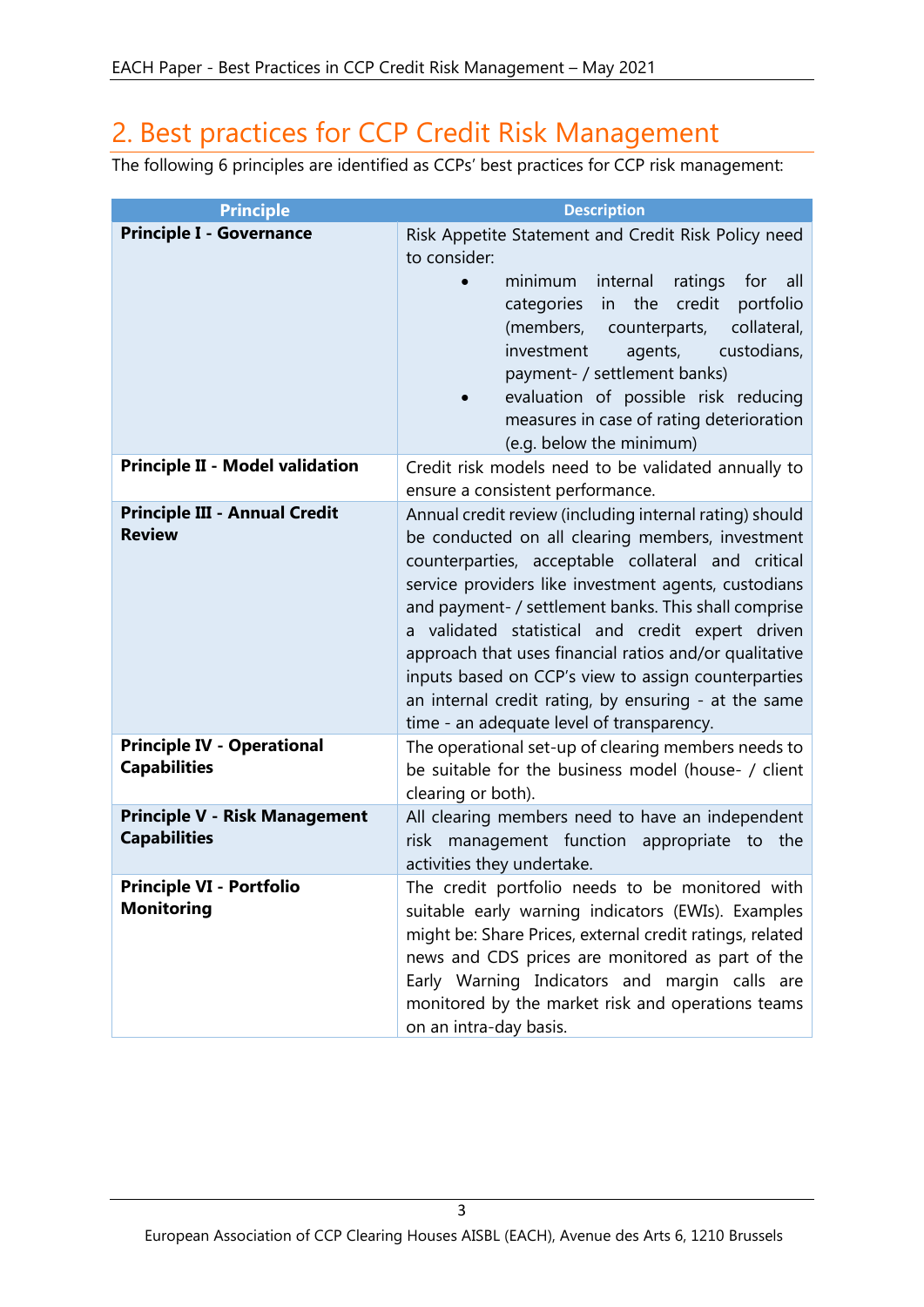# <span id="page-4-0"></span>3. Principle I - Governance

The governance framework (Risk Appetite Statement and Credit Risk Policy) needs to ensure that credit risk for all relevant entities is proactively monitored and assessed by maintaining a robust and holistic credit risk assessment and management framework that represents market best practice.

The relevant credit portfolio needs to be defined. Credit risk can arise from the following entities:

- Members:
- Custodian Banks;
- Sovereign (or other) Issuers of Cash and Securities;
- Investment Counterparties;
- Other Banking Relationships;
- Other Critical Service Providers; and
- Co-CCPs (if applicable)

For each of the above categories minimum internal ratings need to be considered in the Risk Appetite Statement and in the Credit Risk Policy in order to ensure that each entity brings risks consistent with the activities undertaken and with the risk tolerances.

Risk reducing measures need to be defined to manage potential risks arising from creditworthiness deterioration of such entities. These could include e.g. additional margin requirements or reduction of cleared portfolio for members or phasing out for other entities. The changes need to be gradual and in defined steps as to take Anti-Procyclicality considerations into account.

An internal document should describe the various rating categories and define the individual rating levels.

## <span id="page-4-1"></span>4. Principle II - Model validation

Counterparty rating systems (usually a suite of scorecard models) shall be classified as models according to EMIR RTS Article 47 and therefore shall be subject to robust review and validation by a qualified, independent party (internal or external) at least annually to ensure it remains appropriate. The models developed to support the process shall be regularly validated and managed to limit model risk in a controlled environment.

The scorecard model can either be purchased from recognised providers or developed inhouse and shall meet the following criteria:

- **Comprehensive** Using loss data statistics that span out a long period of financial statement and benefits from being validated against a reliable number of defaults.
- **Consistent** Capability for the internal PDs (PD "Probability of Default") and internal ratings to be mapped to the same ratings scale as external rating agencies.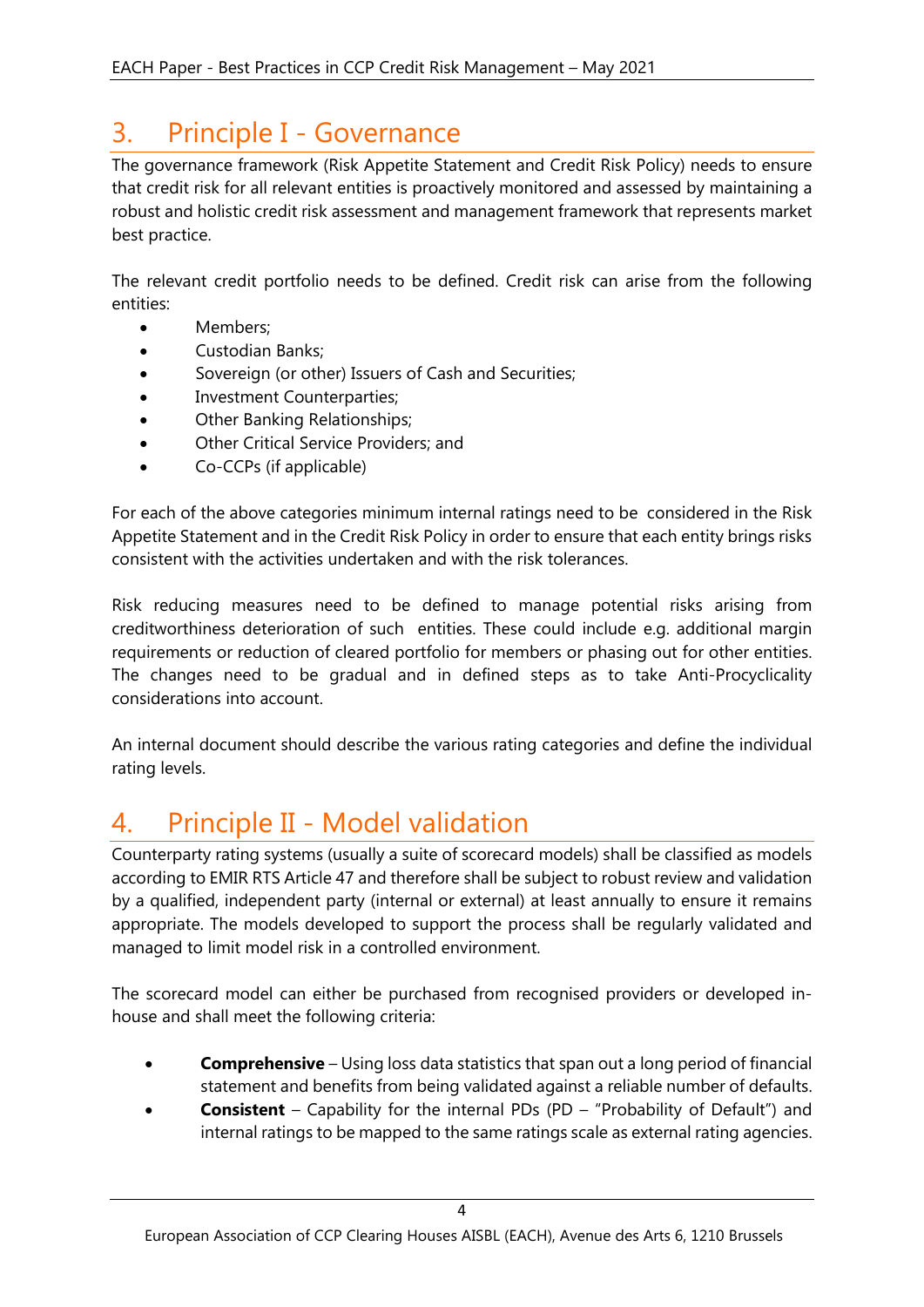- **Reliably Maintained** The scorecard models are calibrated against historical defaults and is updated and recalibrated every year.
- **Broadly Applicable** Scorecard models usually are industry and geographic specific. CCPs will need a number of different scorecards to cover the credit portfolio
- **Transparent** The scorecard model needs to come in a form where formulas, equations, and weightings are transparent.
- **Allow for Credit Expert Judgment and Forward-Looking View** The model needs to allow for a credit judgement via qualitative and forward-looking input factors, by ensuring at the maximum extent possible an adequate level of transparency

From a more general perspective an effective model validation framework typically combines the following 5 elements:

| <b>Elements</b>               | <b>Description</b>                                                                                                                                                                                                                                                                                                                                                                                                    |
|-------------------------------|-----------------------------------------------------------------------------------------------------------------------------------------------------------------------------------------------------------------------------------------------------------------------------------------------------------------------------------------------------------------------------------------------------------------------|
| <b>Input Data</b>             | 'Rubbish in, rubbish out': Reliable, accurate<br>data is an integral part of the modelling<br>process. Poor data quality will lead to false<br>model outcomes which may incorrectly<br>influence decisions. An effective model<br>validation process must ensure that model<br>input data is accurate and complete and<br>any shortcomings highlighted and their<br>impact understood in the context of the<br>model. |
| <b>Governance and Control</b> | A strong governance framework which<br>clearly outlines the roles and responsibilities<br>and controls surrounding model<br>development and model lifecycle is a key<br>component of the framework - Model<br>documentation is an important part of this.                                                                                                                                                             |
| <b>Model Performance</b>      | Process of monitoring how a model and its<br>perform<br>assumptions<br>against<br>realised<br>observations. Back-testing is probably the<br>best example of a model performance test<br>another would be benchmarking.                                                                                                                                                                                                |
| <b>Model Implementation</b>   | Ensuring that the model has been<br>implemented in line with its specification.<br>Any change to the model will result in<br>subsequent re-review.                                                                                                                                                                                                                                                                    |
| <b>Model Methodology</b>      | The process of assessing whether a model is<br>conceptually sound and fit for purpose -<br>this is typically performed annually and will                                                                                                                                                                                                                                                                              |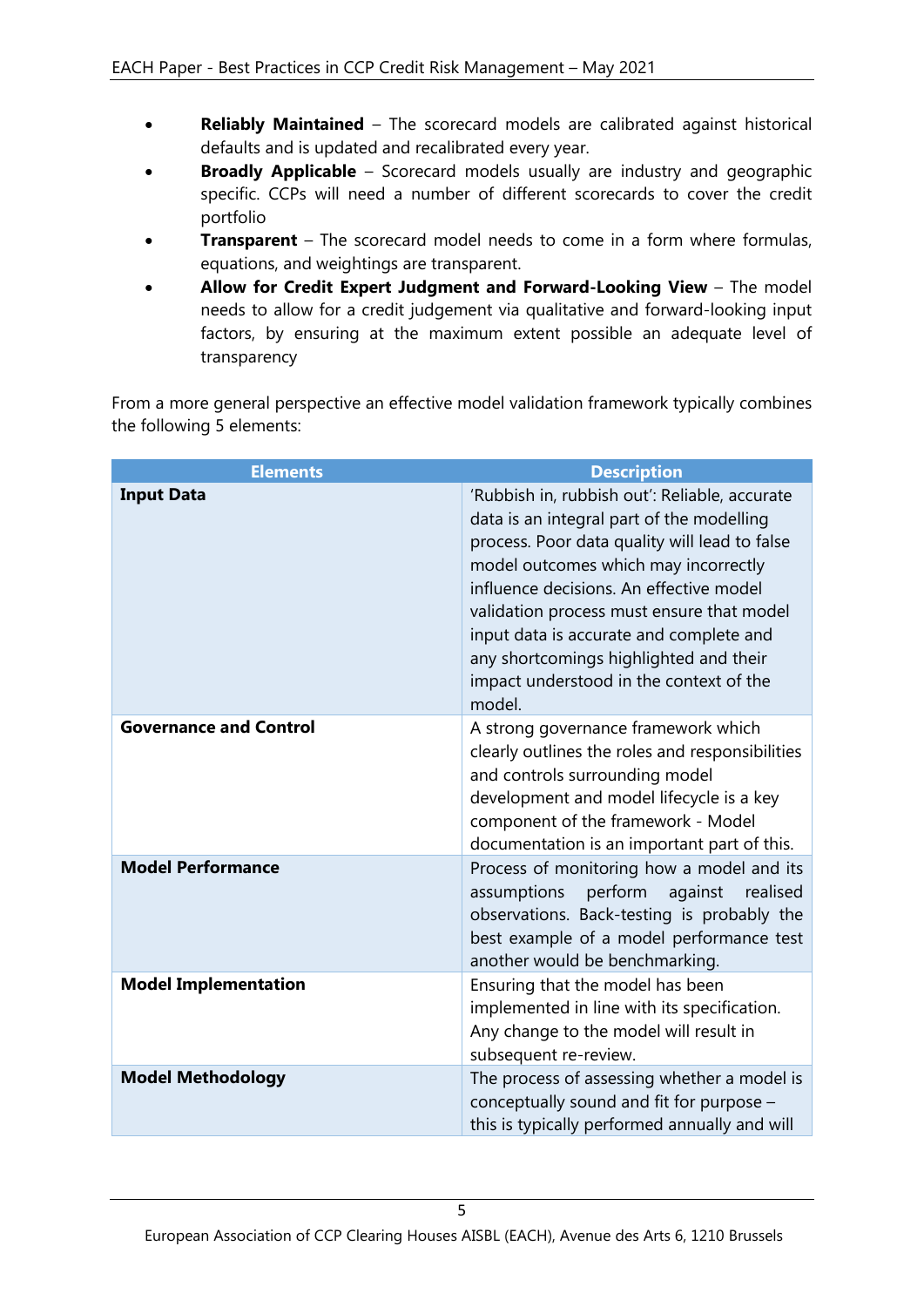| challenge the conceptual design of the                                     |
|----------------------------------------------------------------------------|
| model to ensure that the modelling<br>assumptions made are appropriate and |
| align with industry best practice, regulatory                              |
| and business objectives.                                                   |

The Scorecard Credit Rating Model shall be tested annually to ensure the ratings produced were reflective of the internal view on the counterparty's credit quality and of any possible change of credit quality. Below are examples of what the testing of the scorecard model can consist of:

#### **Benchmark Testing**

Compare the internal ratings of counterparties in the current portfolio with external agency ratings (S&P, Moody's, Fitch) as well as the "street view" (e.g. Credit Benchmark).

#### **Granularity test**

Study the distribution of the counterparty's ratings to examine minor difference in the model and granularity of risk factors to identify marginal differences in the risk profile of counterparties.

#### **Historical Stress Scenario**

Rate the same portfolio of counterparties using stressed financial data during a stressed period (e.g. financial crisis, Covid crisis, etc.). This is to ensure that the model will react to similar stress events in the future.

#### **Hypothetical Sensitivity Test**

Modify the scorecards by using extreme, but plausible scenarios in which the counterparties' financials would be significantly damaged (e.g. financial crisis, Covid crisis). This is a hypothetical stress testing scenario to measure the limitations of the scorecard while identifying counterparty credit quality deterioration.

Note that the scorecard model usually is a multifactor model and multiple financial ratios (if not all) will be affected simultaneously by any credit-related event.

### <span id="page-6-0"></span>5. Principle III - Annual Credit Review

The scorecard credit rating model is used to form a base initial rating using quantitative and qualitative inputs based on credit expert judgement.

#### **The purpose of the credit review is:**

- To highlight key risks associated against the counterparty
- To discuss the rationale behind the scorecard model inputs,
- To justify the qualitative risk factors and inputs, and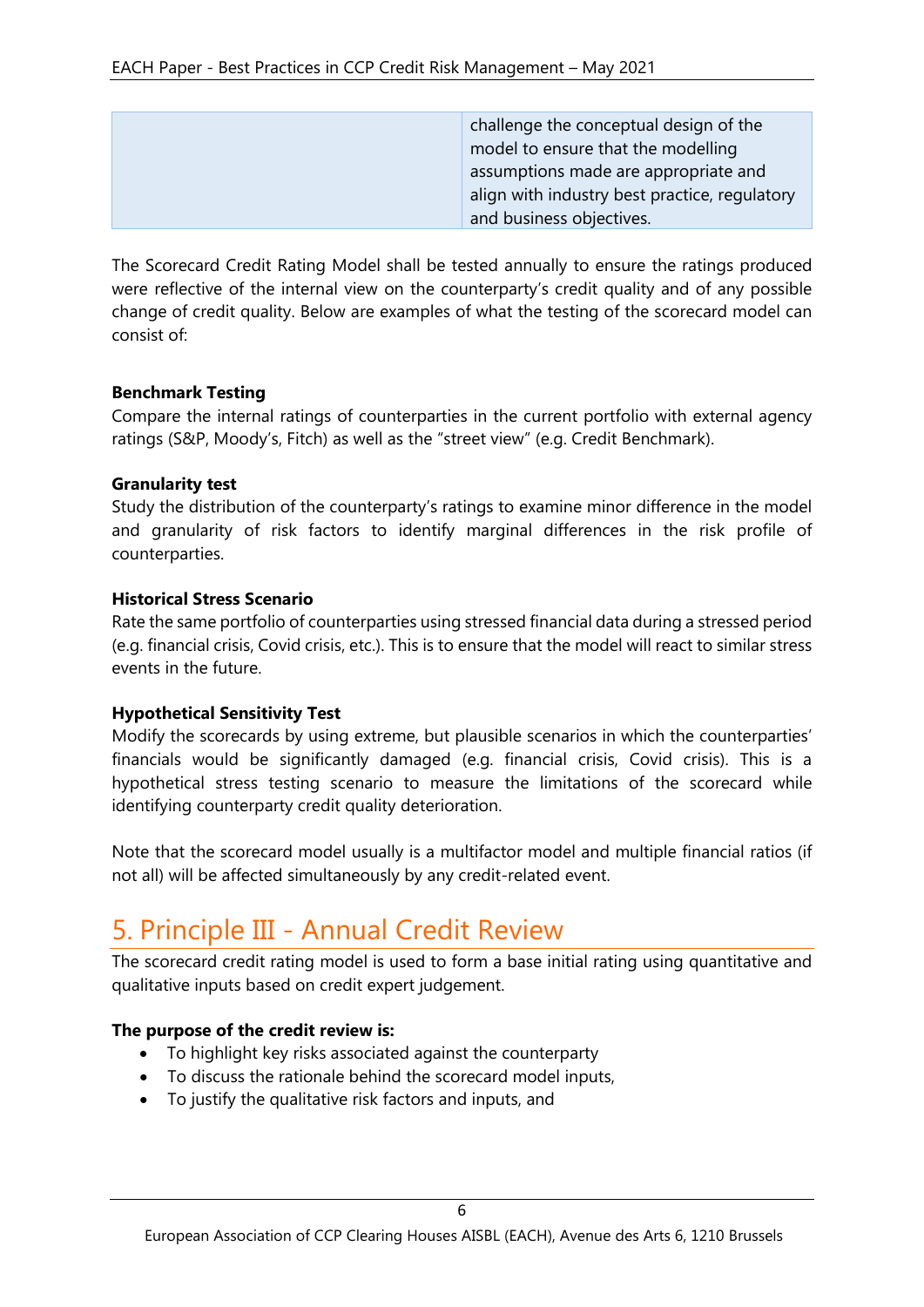- To provide a final credit rating based on current information, forecasts on the trend of the business and industry and other off-balance-sheet and market implied information.
- Comparative analysis against peers
- To ensure the rating is reflective of credit view

#### **The review can include the following sections:**

- Counterparty profile: To identify the nature of the counterparty's business, trend of the business and industry and ability of management to address the potential risks to the business.
- Financial analysis: To analyse the impact of (1) off-balance-sheet information, and (2) assess and discuss the financial position of the counterpart with more granularity
- Key risks
- Evaluation of the exposure

The review cycle should be annual – the level of detail can be risk based.

# 6. Principle IV - Operational Capabilities

- <span id="page-7-0"></span>The operational set-up of clearing members needs to be suitable for the business model. Each member of the Clearing house needs to demonstrate complete operational suitability, capability and accountability – hence, the clearing house shall require dedicated staff on-site at the admitted member entity. The required staff would ideally Have appropriate knowledge of risk, compliance and operations functions.
- Be fully trained on their clearing house obligations, including knowledge of key funding timings
- Have defined and nominated channels for escalation

As a best practice guidance member firms should have designated Chief Risk- and Compliance Officers.

# <span id="page-7-1"></span>7. Principle V - Risk Management Capabilities

Clearing members need to have an independent risk management function. Best practice would be that this function follows the three lines of defence model (3LOD) for market, liquidity, credit and operational risks:

- 1st line Functions that own and manage risk;
- 2nd line Functions that oversee or specialise in risk management, compliance;
- 3rd line Functions that provide independent assurance, above all internal audit.

Ideally risk management should be fully integrated at both operational and strategic levels. The existence of uncertainty as an inherent part of being in business needs to be recognised at all levels.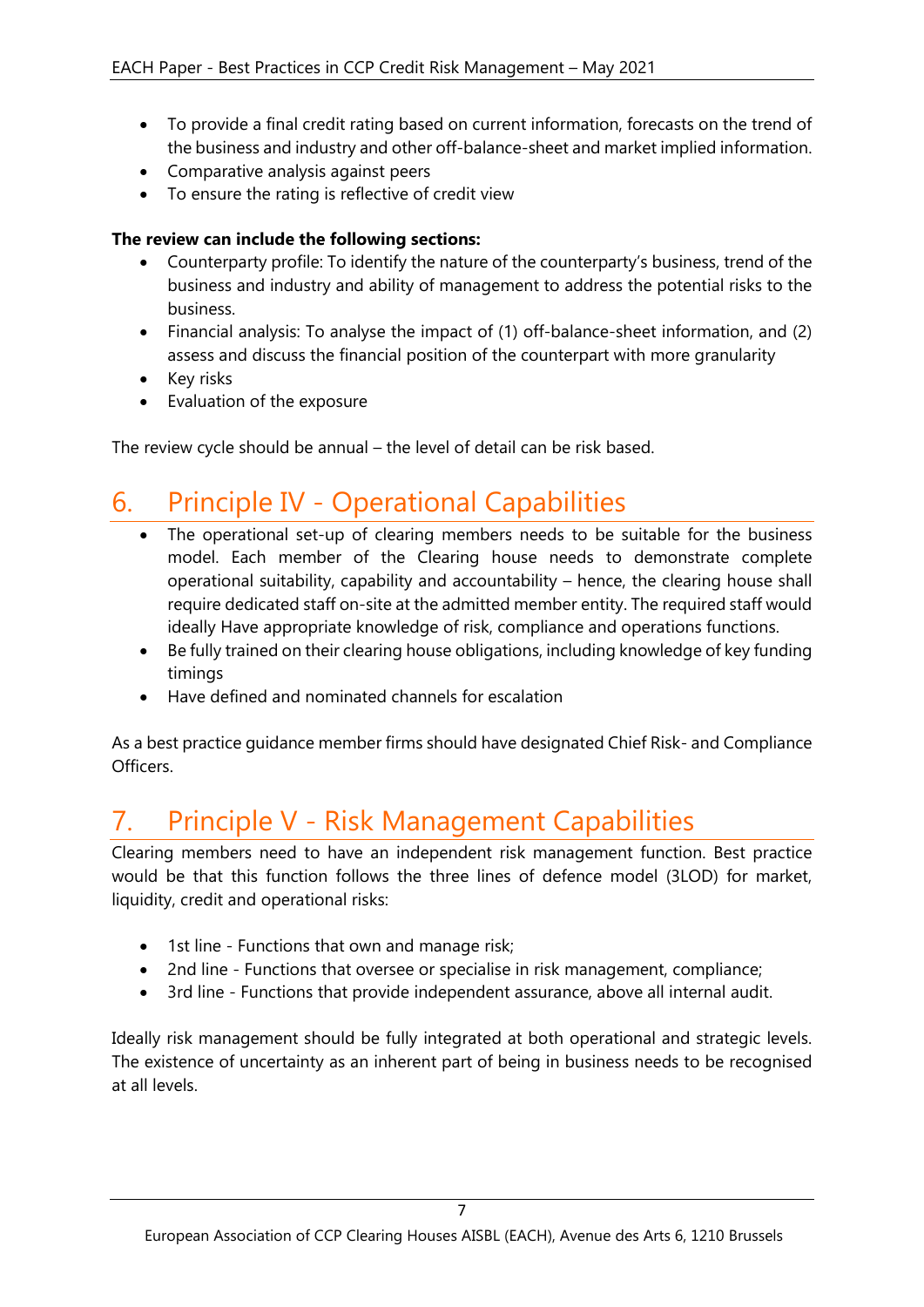## <span id="page-8-0"></span>8. Principle VI - Portfolio Monitoring

The credit portfolio needs to be monitored with suitable early warning indicators (EWIs). Examples might be: Share Prices, external credit ratings, related news and CDS prices are monitored as part of the Early Warning Indicators and margin calls are monitored by the market risk and operations teams on an intra-day basis.

- **Market Risk specific factors**: Market risk can have an influence on the credit risk view and needs to be considered from a credit perspective (e.g. concentration-, liquidity-, wrong-way risk at member- or counterpart level). The credit risk appetite and the credit risk parameters need to be determined taking a holistic view of all important factors and their interdependencies.
- **Early Warning Indicators**: The credit portfolio needs to be monitored with suitable early warning indicators (EWIs). In the below table is an example of an EWI toolset that can be utilised:

| <b>Early Warning Indicators Tool</b> | <b>Description</b>                                                                                                                                                                                                                                                                                                                                                                                                                                                                                                                                                                                                                                                    |
|--------------------------------------|-----------------------------------------------------------------------------------------------------------------------------------------------------------------------------------------------------------------------------------------------------------------------------------------------------------------------------------------------------------------------------------------------------------------------------------------------------------------------------------------------------------------------------------------------------------------------------------------------------------------------------------------------------------------------|
| <b>CDS</b>                           | CDS spreads are the suitable example of<br>EWI's, as they point to the cost of protection<br>against the deterioration of counterparty<br>credit quality. CDS spreads of a company will<br>move almost immediately in reaction to<br>company news and announcements, and far<br>before the influence of this news can be<br>observed in financial records of the<br>company.<br>Monitoring individual CDS spread moves<br>relative to a benchmark (e.g. suitable CDS<br>index) creates the most meaningful results.<br>CCPs may also consider trigger levels with<br>associated actions on absolute CDS levels<br>and CDS level changes relative to the<br>benchmark. |
| <b>Share Price</b>                   | Share prices can be monitored compared to<br>relevant indices. Negative developments<br>and news trigger a drop in share price,<br>however a declining share price does not<br>conclusively mean there is a fundamental<br>credit problem.<br>material<br>Any<br>share<br>price<br>movements<br>credit<br>considered<br>negative<br>should<br>get<br>escalated.                                                                                                                                                                                                                                                                                                       |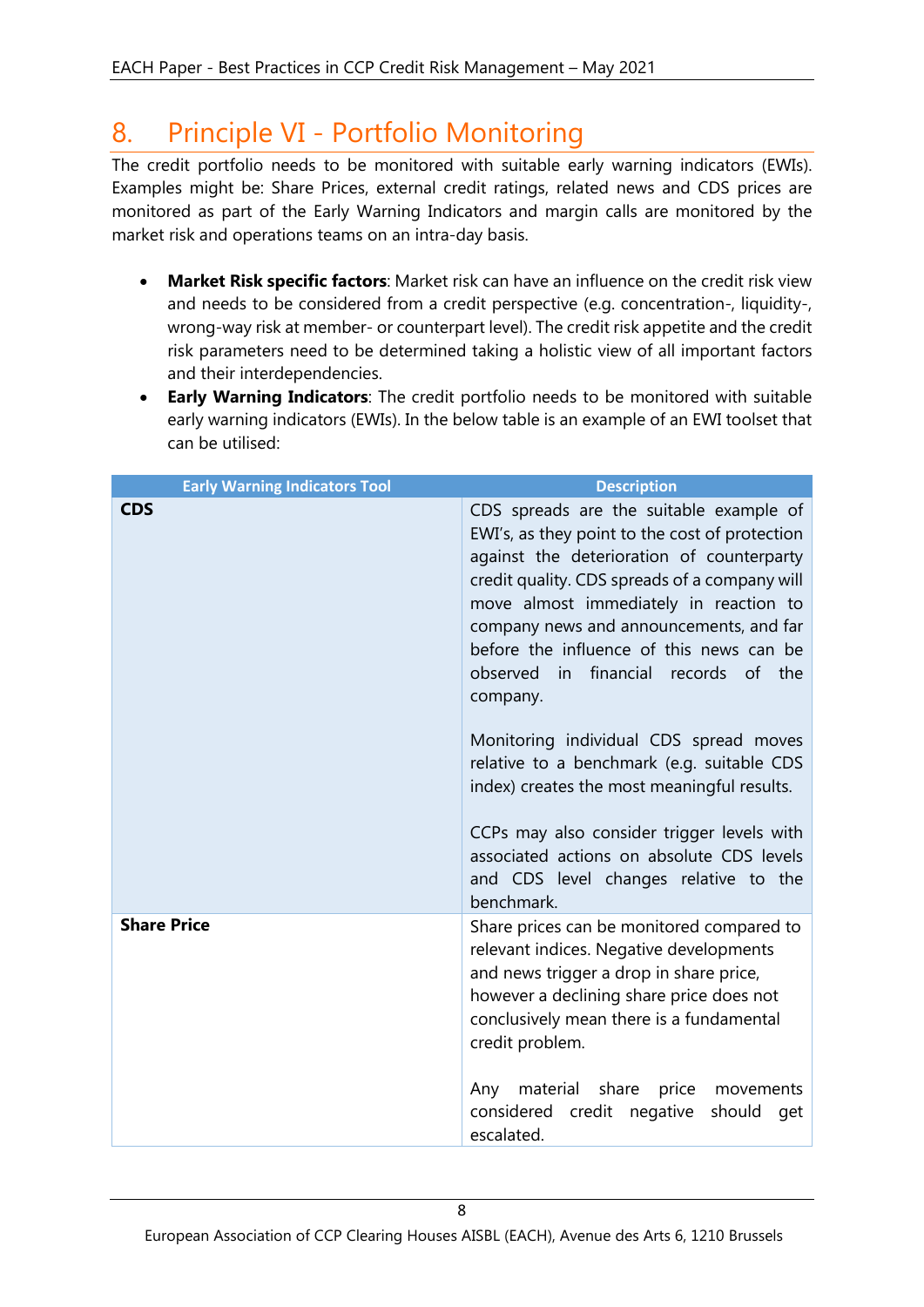| <b>Monitoring high attention names</b>                                 | More<br>granular<br>monitoring<br>of<br>any<br>counterparts that need higher attention due<br>to their risk profiles or unavailability of<br>market indicators which may have an impact<br>on their credit worthiness.<br>This can be done via a quarterly High<br>Attention Members Quarterly Report that<br>provides additional transparency on high<br>attention members on closer watch. Interim<br>financials are obtained from members and<br>used to gauge current financial performance<br>using e.g. the following metrics: profitability,<br>leverage, liquidity, and capitalisation and IM<br>vs capital. Key trends are identified and<br>comments provided for significant changes. |
|------------------------------------------------------------------------|--------------------------------------------------------------------------------------------------------------------------------------------------------------------------------------------------------------------------------------------------------------------------------------------------------------------------------------------------------------------------------------------------------------------------------------------------------------------------------------------------------------------------------------------------------------------------------------------------------------------------------------------------------------------------------------------------|
| <b>External Ratings Agency- / Credit</b><br><b>Benchmark Downgrade</b> | Compared to first three categories of EWI<br>subsystems, the External Rating Agencies<br>(Fitch, Moody's and S&P) downgrades are a<br>lagging indicator. However they do offer<br>additional information on the financial<br>health of an organisation undertaken by<br>researchers with significant resources and<br>access. As such the rating is relevant and<br>should be considered as part of the overall<br>information flow available.                                                                                                                                                                                                                                                   |
|                                                                        | Credit Benchmark may be also used to<br>provide a view on rated entities and greater<br>visibility in to the larger unrated universe. It<br>use anonymised views of the world's most<br>sophisticated financial institutions using a<br>contributory<br>model to<br>add value<br>to<br>determine a consensus rating of an entity.                                                                                                                                                                                                                                                                                                                                                                |
| Late payment of margin                                                 | If an entity makes late payment of margin, it<br>may be an early indication of liquidity issues<br>facing the entity.<br>The reason for the late payment of margin<br>needs to be identified as well as the<br>procedures agreed to avoid a similar event in<br>the future.                                                                                                                                                                                                                                                                                                                                                                                                                      |
| <b>News Alerts</b>                                                     | Monitor the news and set alerts to stay<br>abreast of any relevant developments.                                                                                                                                                                                                                                                                                                                                                                                                                                                                                                                                                                                                                 |

European Association of CCP Clearing Houses AISBL (EACH), Avenue des Arts 6, 1210 Brussels